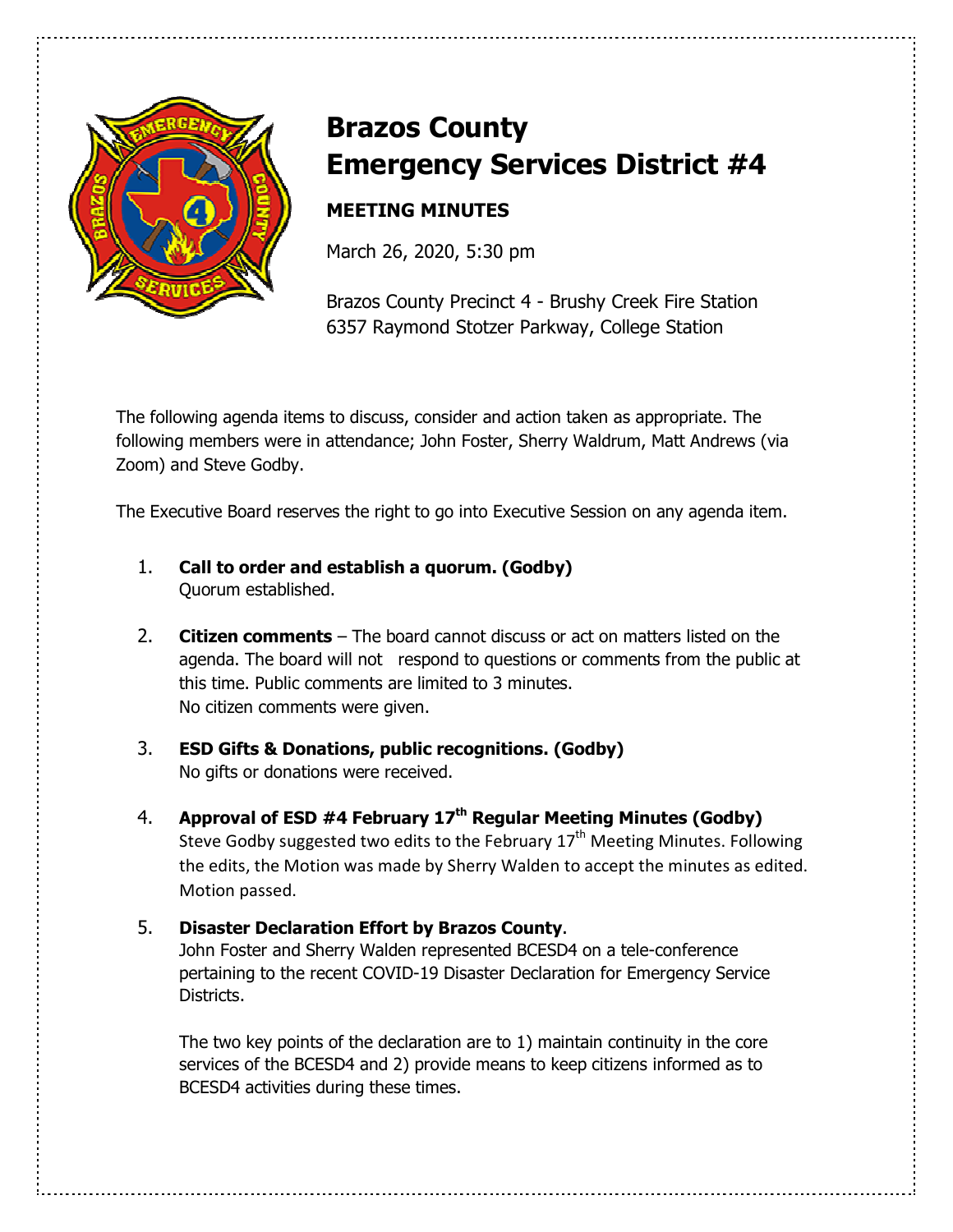Several key actions are required during the Disaster Declaration:

.

• The BCESD4 President shall declare a Disaster Declaration for BCESD4 congruent with the Brazos County Disaster Declaration and renew it every 7 days.

> [President Steve Godby issued a Disaster Declaration for the Brazos County Emergency Services District on March 26, 2020 and subsequently, every 7 days for the BCESD4, via a group email to Board Members, until the Brazos County Disaster Declaration is cancelled.]

The BCESD4 shall develop Continuity of Operation Plans.

 [Chief Warren and President Godby will work together to prepare Continuity of Operations Plans for BCESD4 as soon as practical.]

• A contact phone number shall be posted on the BCESD4 Website.

 [Board Member Matt Andrews will install President Godby's phone number on the BCESD4 Website.]

The BCESD4 Board Meeting shall be recorded.

 [The March 2020 BCESD4 Board Meeting utilized Zoom Teleconference media for the meeting and Zoom provides an option to record the meeting. The March meeting and all subsequent BCESD4 Board Meetings will be recorded during the duration of the Disaster Declaration.]

• The BCESD4 Board shall designate a replacement for the BCESD4 President, should the President not be able to serve in the role.

> [The BCESD4 Vice President was designated as the replacement designate for the BCESD4 President, in the event the President cannot serve in this role.]

6. **Treasurers Report including, but not limited to financial status, budget reports and account balances, bills and payments (Jones)** 

Treasurer Jill Jones was absent, President Steve Godby discussed the current account balances, upcoming expenses and financial projections for the remainder of the year.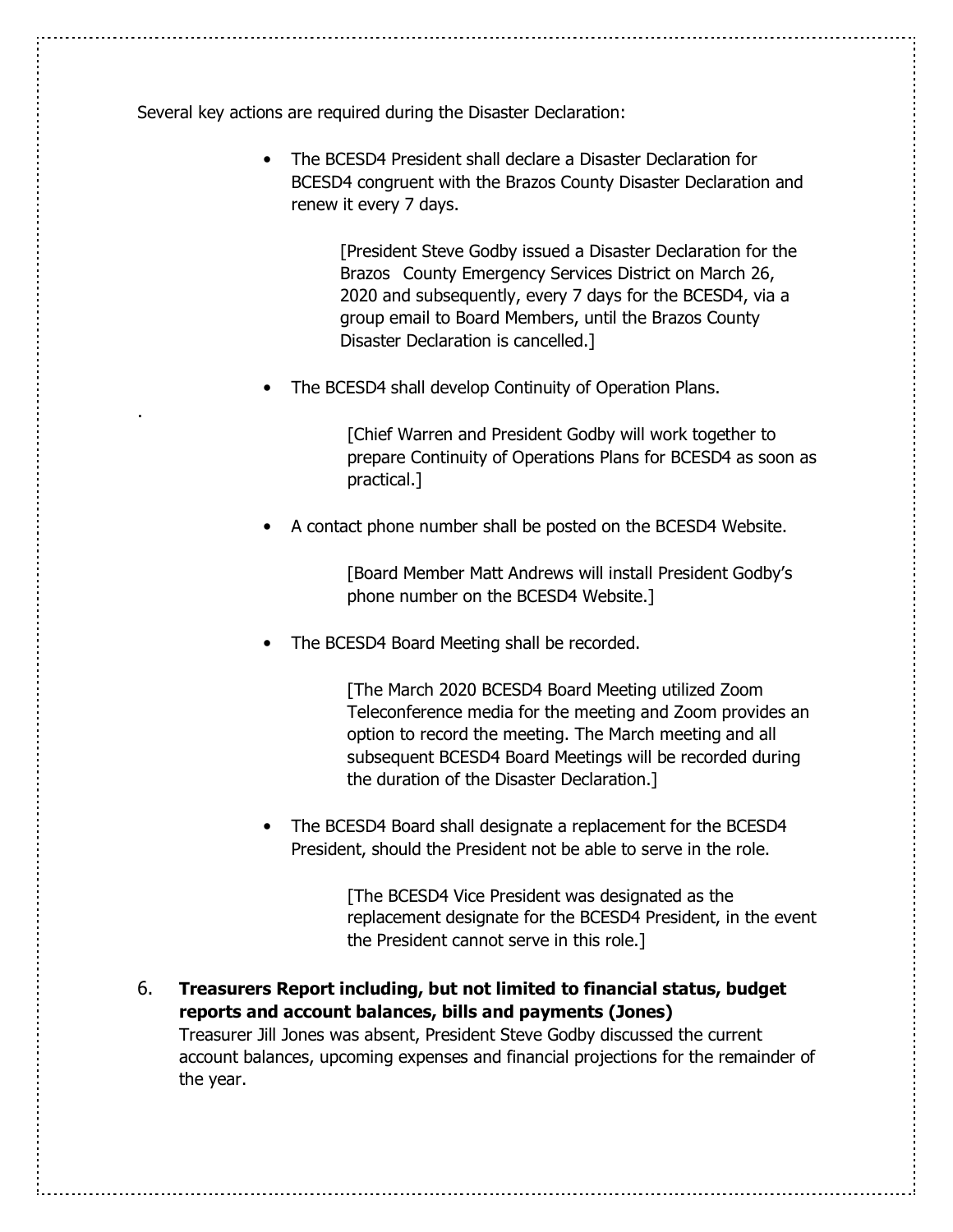Discussion also included means to provide financing for the new Chief Vehicle. Godby will work with local financial institutions to obtain loan proposals.